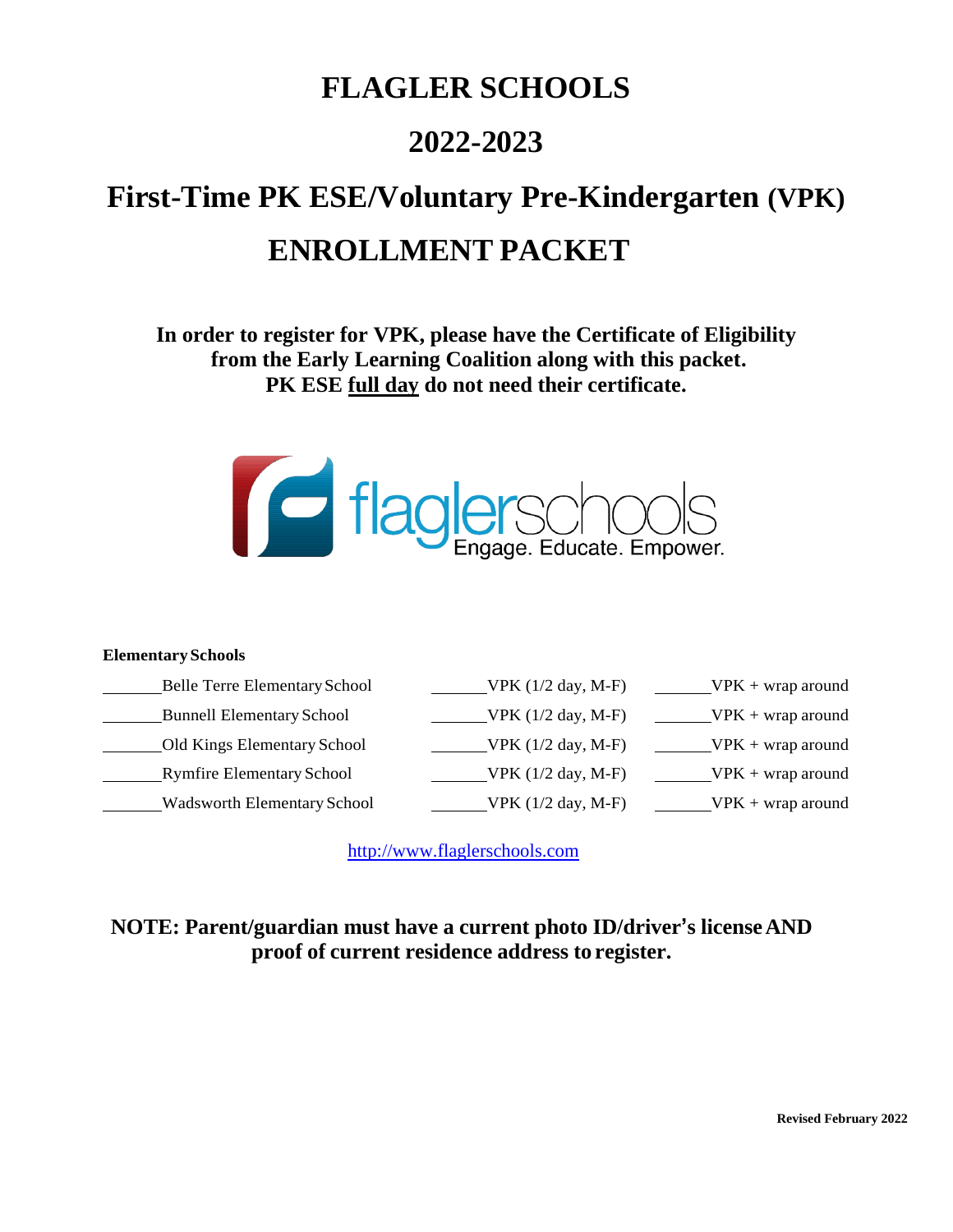

#### **PLEASE COMPLETE STEPS ONE THROUGH EIGHT AND PRESENT THESPECIFIED DOCUMENTS UPONARRIVAL. FAILURE TO DO SO WILL DELAY THE REGISTRATION PROCESS AND SCHEDULING.**

#### **REGISTRATIONREQUIREMENTS**

To register a student in Flagler Schools, whether as a PreK-12 student, a transfer from another state, or from another county in Florida, there are eight (8)**REQUIREMENTS**.

**The first two (2) requirements listed below are MANDATED BY LAW / SCHOOL BOARD POLICY and must be presented at the time of registration. In-state transfer students may be granted thirty (30) days per part B of School Board policy 504, except for Kindergarten and 7th grade students.** 

1. **Completion of DOH 680 IMMUNIZATION FORM**. Florida requires that **all shots** are **up to date**, and this can be accomplished through a private physician, walk-in clinic, or the health department.

The health department offers **free immunizations through their Walk-In Clinic** at the **Flagler County Health Department, 301 Dr. Carter BLVD in Bunnell, 386-437-7350**. It is important for parents to furnish up-to-date health records so officials know what the student has received and what they need.

- **2. Completion of DOH 3040 PHYSICAL FORM**. This can be completed by the student's primary care physician or local clinic. **If a student is transferring from a Florida school district, the PHYSICAL FORM used for entry** into that Florida district may be used. If student is transferring from OUT of STATE, the date on the **PHYSICAL FORM must be within one year from the enrollment date. (Must include vision and hearing screening).**
- 3. **BIRTH CERTIFICATE OR BAPTISMAL CERTIFICATE (OR OTHER PROOF of age)**
- 4. **SOCIAL SECURITY CARD**-- Voluntary
- 5. **Current PROOF OF RESIDENCY**-- Copy of **ONE** of the following:
	- $\Box$  lease agreement signed by parent and landlord. Must include legible signatures and a phone number of the landlord who will verify the agreement. (Additional documentation could be requested.)
	- $\Box$  mortgage agreement with parent name
	- $\Box$  military permanent change of station order
	- $\Box$  current utility bill with correct address and parent name
	- $\Box$  notarized statement with parent name and signed *by person(s) you are living with* (that person will have to supply proof of residency)
- 6. **GUARDIANSHIP or CUSTODY PAPERS**-- If a student is living with someone other than their parents/legal guardians, legal guardianship papers **MUST** be provided. If there are specific custody requirements, official paperwork must be provided. **(Note: Parent/Guardian must have picture ID.)**
- 7. **WITHDRAWAL or TRANSFER GRADES, IEP FORMS** from former school, and any records that may be of assistance in placing the student in the proper classes to assure their promotion and/or graduation (as applicable)
- 8. **COMPLETION OF THIS DISTRICT REGISTRATION PACKET.**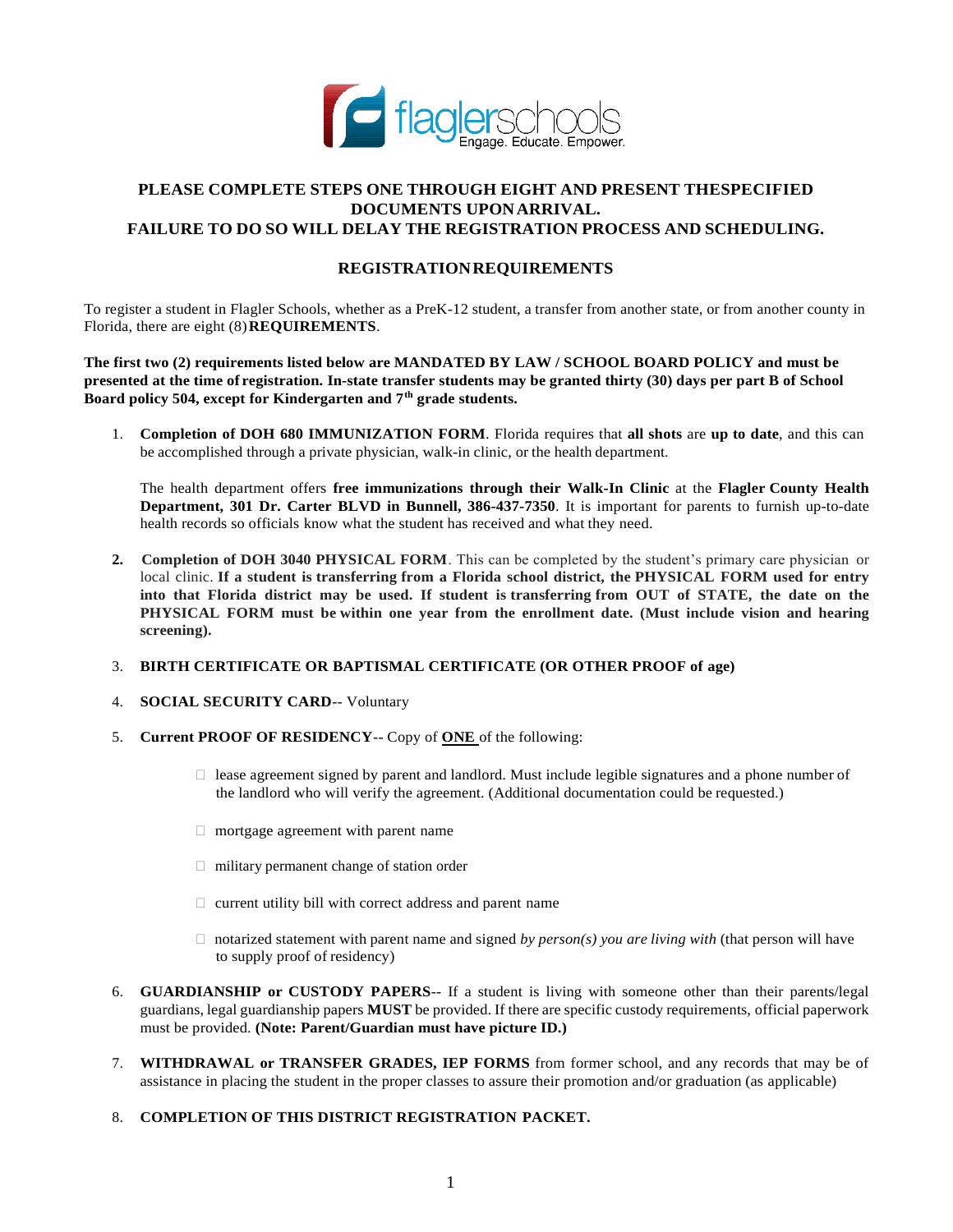### **FLAGLER SCHOOLSENROLLMENT INFORMATION**

| М<br>OTHER NAMES USED (IF DIFFERENT FROM ABOVE)<br>STUDENT'S SOCIAL SECURITY NO.<br>(OPTIONAL)<br><b>DATE OF BIRTH</b><br>CITY AND STATE OR COUNTRY OF BIRTH<br><b>CURRENT GRADE</b><br><b>LEVEL</b><br>APT. NO.<br><b>HOME PHONE</b><br>PARENT EMAIL<br><b>MAILING ADDRESS</b><br>STREET ADDRESS (IF DIFFERENT FROMABOVE)<br><b>CITY</b><br><b>ZIP CODE</b><br>STUDENT PRIMARYLANGUAGE<br>DATE ENTERED U.S.<br>ATTENDED A U.S. SCHOOL(S) A TOTAL OF 4 OR MORE YEARS?<br>$\mathbf{p}$ $\mathbf{v}$<br>OΝ<br>Please answer BOTH questions 1 and 2.<br>1.<br>Are you Hispanic or Latino? (Check only one.)<br>No, not Hispanic or Latino<br>Yes, Hispanic or Latino - A person of Cuban, Mexican, Puerto Rican, South or Central American, or other<br>Spanish culture or origin, regardless of race.<br>2.<br>What is your race? (Check all that apply.)<br>American Indian or Alaska Native - A person having origins in any of the original peoples of North and South<br>America (including Central America) and who maintains tribal affiliation or community attachment.<br>Asian - A person having origins in any of the original peoples of the Far East, Southeast Asia, or the Indian<br>subcontinent, e.g., Cambodia, China, India, Japan, Korea, Malaysia, Pakistan, the Philippine Islands, Thailand,<br>and Vietnam.<br>Black or African American - A person having origins in any of the black racial groups of Africa.<br>Terns such as "Haitian" or "Negro" can be used in addition to "Black or African American."<br>Native Hawaiian or Other Pacific Islander - A person having origins in any of the original peoples of Hawaii,<br>Guam, Samoa, or other Pacific Islands.<br>White - A person having origins in any of the original peoples of Europe, the Middle East, or North Africa.<br><b>FAMILY INFORMATION</b><br><b>STUDENT LIVES WITH</b><br>□ BOTH PARENTS<br><b>D</b> FATHER ONLY<br>$\Box$ MOTHER ONLY<br>$\Box$ OTHER NAME<br>STUDENT RESIDES WITH A PARENT WHO IS:<br>An active duty member of the uniformed services (including members of the National Guard and reserves) who are on active<br>٠<br>duty orders?<br><b>YES</b><br>N <sub>O</sub><br>(Circle one)<br>A member or veteran of the uniformed services who was severely injured and medically discharged or who retired<br>٠<br>within the last year? YES<br>(Circle one)<br>NO.<br>STUDENT HAS A PARENT WHO WAS: | <b>STUDENT'S LAST NAME</b> | <b>FIRST NAME</b> |  |  | <b>MIDDLE NAME</b> |   |  |  |
|-------------------------------------------------------------------------------------------------------------------------------------------------------------------------------------------------------------------------------------------------------------------------------------------------------------------------------------------------------------------------------------------------------------------------------------------------------------------------------------------------------------------------------------------------------------------------------------------------------------------------------------------------------------------------------------------------------------------------------------------------------------------------------------------------------------------------------------------------------------------------------------------------------------------------------------------------------------------------------------------------------------------------------------------------------------------------------------------------------------------------------------------------------------------------------------------------------------------------------------------------------------------------------------------------------------------------------------------------------------------------------------------------------------------------------------------------------------------------------------------------------------------------------------------------------------------------------------------------------------------------------------------------------------------------------------------------------------------------------------------------------------------------------------------------------------------------------------------------------------------------------------------------------------------------------------------------------------------------------------------------------------------------------------------------------------------------------------------------------------------------------------------------------------------------------------------------------------------------------------------------------------------------------------------------------------------------------------------------------------------------------------------------------------------|----------------------------|-------------------|--|--|--------------------|---|--|--|
|                                                                                                                                                                                                                                                                                                                                                                                                                                                                                                                                                                                                                                                                                                                                                                                                                                                                                                                                                                                                                                                                                                                                                                                                                                                                                                                                                                                                                                                                                                                                                                                                                                                                                                                                                                                                                                                                                                                                                                                                                                                                                                                                                                                                                                                                                                                                                                                                                   |                            |                   |  |  |                    | F |  |  |
|                                                                                                                                                                                                                                                                                                                                                                                                                                                                                                                                                                                                                                                                                                                                                                                                                                                                                                                                                                                                                                                                                                                                                                                                                                                                                                                                                                                                                                                                                                                                                                                                                                                                                                                                                                                                                                                                                                                                                                                                                                                                                                                                                                                                                                                                                                                                                                                                                   |                            |                   |  |  |                    |   |  |  |
|                                                                                                                                                                                                                                                                                                                                                                                                                                                                                                                                                                                                                                                                                                                                                                                                                                                                                                                                                                                                                                                                                                                                                                                                                                                                                                                                                                                                                                                                                                                                                                                                                                                                                                                                                                                                                                                                                                                                                                                                                                                                                                                                                                                                                                                                                                                                                                                                                   |                            |                   |  |  |                    |   |  |  |
|                                                                                                                                                                                                                                                                                                                                                                                                                                                                                                                                                                                                                                                                                                                                                                                                                                                                                                                                                                                                                                                                                                                                                                                                                                                                                                                                                                                                                                                                                                                                                                                                                                                                                                                                                                                                                                                                                                                                                                                                                                                                                                                                                                                                                                                                                                                                                                                                                   |                            |                   |  |  |                    |   |  |  |
|                                                                                                                                                                                                                                                                                                                                                                                                                                                                                                                                                                                                                                                                                                                                                                                                                                                                                                                                                                                                                                                                                                                                                                                                                                                                                                                                                                                                                                                                                                                                                                                                                                                                                                                                                                                                                                                                                                                                                                                                                                                                                                                                                                                                                                                                                                                                                                                                                   |                            |                   |  |  |                    |   |  |  |
|                                                                                                                                                                                                                                                                                                                                                                                                                                                                                                                                                                                                                                                                                                                                                                                                                                                                                                                                                                                                                                                                                                                                                                                                                                                                                                                                                                                                                                                                                                                                                                                                                                                                                                                                                                                                                                                                                                                                                                                                                                                                                                                                                                                                                                                                                                                                                                                                                   |                            |                   |  |  |                    |   |  |  |
|                                                                                                                                                                                                                                                                                                                                                                                                                                                                                                                                                                                                                                                                                                                                                                                                                                                                                                                                                                                                                                                                                                                                                                                                                                                                                                                                                                                                                                                                                                                                                                                                                                                                                                                                                                                                                                                                                                                                                                                                                                                                                                                                                                                                                                                                                                                                                                                                                   |                            |                   |  |  |                    |   |  |  |
|                                                                                                                                                                                                                                                                                                                                                                                                                                                                                                                                                                                                                                                                                                                                                                                                                                                                                                                                                                                                                                                                                                                                                                                                                                                                                                                                                                                                                                                                                                                                                                                                                                                                                                                                                                                                                                                                                                                                                                                                                                                                                                                                                                                                                                                                                                                                                                                                                   |                            |                   |  |  |                    |   |  |  |
|                                                                                                                                                                                                                                                                                                                                                                                                                                                                                                                                                                                                                                                                                                                                                                                                                                                                                                                                                                                                                                                                                                                                                                                                                                                                                                                                                                                                                                                                                                                                                                                                                                                                                                                                                                                                                                                                                                                                                                                                                                                                                                                                                                                                                                                                                                                                                                                                                   |                            |                   |  |  |                    |   |  |  |
|                                                                                                                                                                                                                                                                                                                                                                                                                                                                                                                                                                                                                                                                                                                                                                                                                                                                                                                                                                                                                                                                                                                                                                                                                                                                                                                                                                                                                                                                                                                                                                                                                                                                                                                                                                                                                                                                                                                                                                                                                                                                                                                                                                                                                                                                                                                                                                                                                   |                            |                   |  |  |                    |   |  |  |
|                                                                                                                                                                                                                                                                                                                                                                                                                                                                                                                                                                                                                                                                                                                                                                                                                                                                                                                                                                                                                                                                                                                                                                                                                                                                                                                                                                                                                                                                                                                                                                                                                                                                                                                                                                                                                                                                                                                                                                                                                                                                                                                                                                                                                                                                                                                                                                                                                   |                            |                   |  |  |                    |   |  |  |
| A member of the uniformed services who died while on active duty or who died as a result of injuries sustained whileon<br>٠                                                                                                                                                                                                                                                                                                                                                                                                                                                                                                                                                                                                                                                                                                                                                                                                                                                                                                                                                                                                                                                                                                                                                                                                                                                                                                                                                                                                                                                                                                                                                                                                                                                                                                                                                                                                                                                                                                                                                                                                                                                                                                                                                                                                                                                                                       |                            |                   |  |  |                    |   |  |  |

**YES** NO (Circle one)

#### **ADDITIONAL INFORMATION**

| <b>APPLY</b>    |                     |                        | HAS YOUR CHILD RECEIVED SPECIAL EDUCATION – SPECIAL CLASSES WITH LAST YEAR? IF YES, CHECK THOSE THAT |
|-----------------|---------------------|------------------------|------------------------------------------------------------------------------------------------------|
| ESE/IEP         | $\Box$ Pre-K or VPK | $\Box$ MTSS/RTI        | <b>OTHER:</b>                                                                                        |
| $\Box$ 504 PLAN | $\Box$ ESOL         | $\Box$ TITLE I READING | $\Box$ HAS YOUR CHILD EVER BEEN<br><b>RETAINED?</b>                                                  |
| <b>GIFTED</b>   | $\Box$ ELL          | $\Box$ TITLE I MATH    | YES NO<br>IF YES.<br>WHAT GRADE(S)?                                                                  |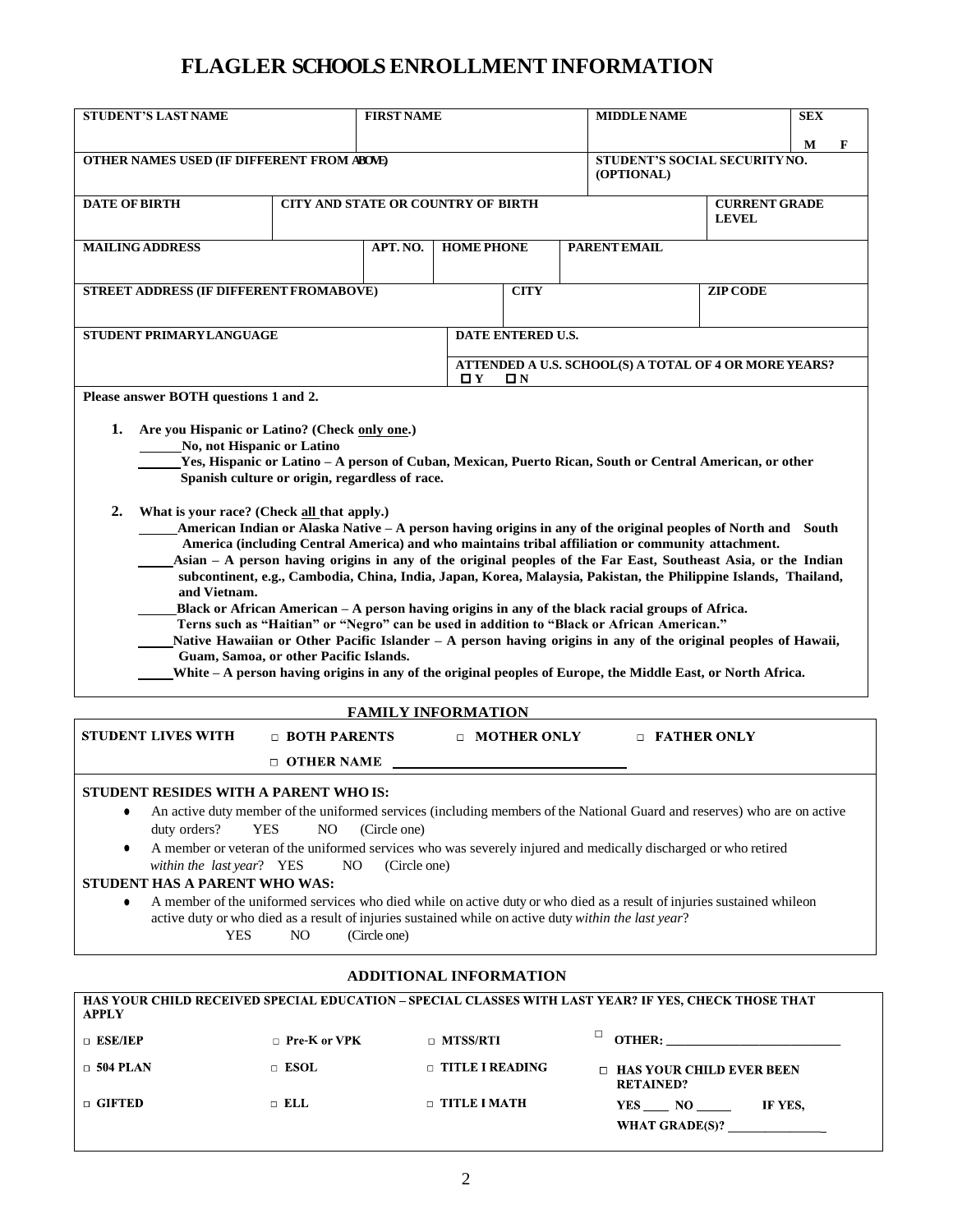Please respond in English

### **Flagler Schools HOME LANGUAGE SURVEY**

English

Home Language Survey

|    |                                                                                                                                                                                                                                                                                                                                                                              |                                | Date: |                |
|----|------------------------------------------------------------------------------------------------------------------------------------------------------------------------------------------------------------------------------------------------------------------------------------------------------------------------------------------------------------------------------|--------------------------------|-------|----------------|
|    |                                                                                                                                                                                                                                                                                                                                                                              |                                |       |                |
|    |                                                                                                                                                                                                                                                                                                                                                                              |                                |       |                |
|    | 1. Is a language other than English used in the home?                                                                                                                                                                                                                                                                                                                        |                                | Yes   | N <sub>o</sub> |
| 2. | Does your child have a first language other than English?                                                                                                                                                                                                                                                                                                                    |                                | Yes   | N <sub>o</sub> |
| 3. | Does your child most frequently speak a language other than English?                                                                                                                                                                                                                                                                                                         |                                | Yes   | N <sub>o</sub> |
|    | If you answered "Yes" to any of the above questions, what language:                                                                                                                                                                                                                                                                                                          |                                |       |                |
| 4. | What is the language most frequently spoken at home?                                                                                                                                                                                                                                                                                                                         |                                |       |                |
| 5. | What is your child's country of birth?                                                                                                                                                                                                                                                                                                                                       |                                |       |                |
| 6. | What is your child's state/city of birth?                                                                                                                                                                                                                                                                                                                                    |                                |       |                |
| 7. | What is your child's Date of Entry into the United States?                                                                                                                                                                                                                                                                                                                   |                                |       |                |
| 8. | What date did your child first enter a United States school?                                                                                                                                                                                                                                                                                                                 |                                |       |                |
|    | 9. Has your child attended other school(s) in the United States?                                                                                                                                                                                                                                                                                                             |                                | Yes   | N <sub>o</sub> |
|    | If yes, number of years attended:                                                                                                                                                                                                                                                                                                                                            |                                |       |                |
|    | 10. Which language did your child learn when he/she first began to talk?                                                                                                                                                                                                                                                                                                     |                                |       |                |
|    | 11. What language do you most frequently speak to your child?                                                                                                                                                                                                                                                                                                                |                                |       |                |
|    |                                                                                                                                                                                                                                                                                                                                                                              |                                |       |                |
|    | 12. Please describe the language understood by your child. (Check only one)<br>$\Box$ Understands only the home language and no English.<br>$\Box$ Understands mostly the home language and some English.<br>$\Box$ Understands the home language and English equally.<br>Understands mostly English and some of the home language.<br>ப<br>$\Box$ Understands only English. |                                |       |                |
|    | 13. If available, in what language would you prefer to receive<br>communication from the school?                                                                                                                                                                                                                                                                             |                                |       |                |
|    |                                                                                                                                                                                                                                                                                                                                                                              | Date: $\overline{\phantom{a}}$ |       |                |

| <b>OFFICE USE ONLY</b> |                  |               |  |  |  |
|------------------------|------------------|---------------|--|--|--|
| Student ID#            | Date Distributed | Date Received |  |  |  |

00NCLB-B1a (Rev. 03/13 FL) © 2013 TransACT Communications, Inc.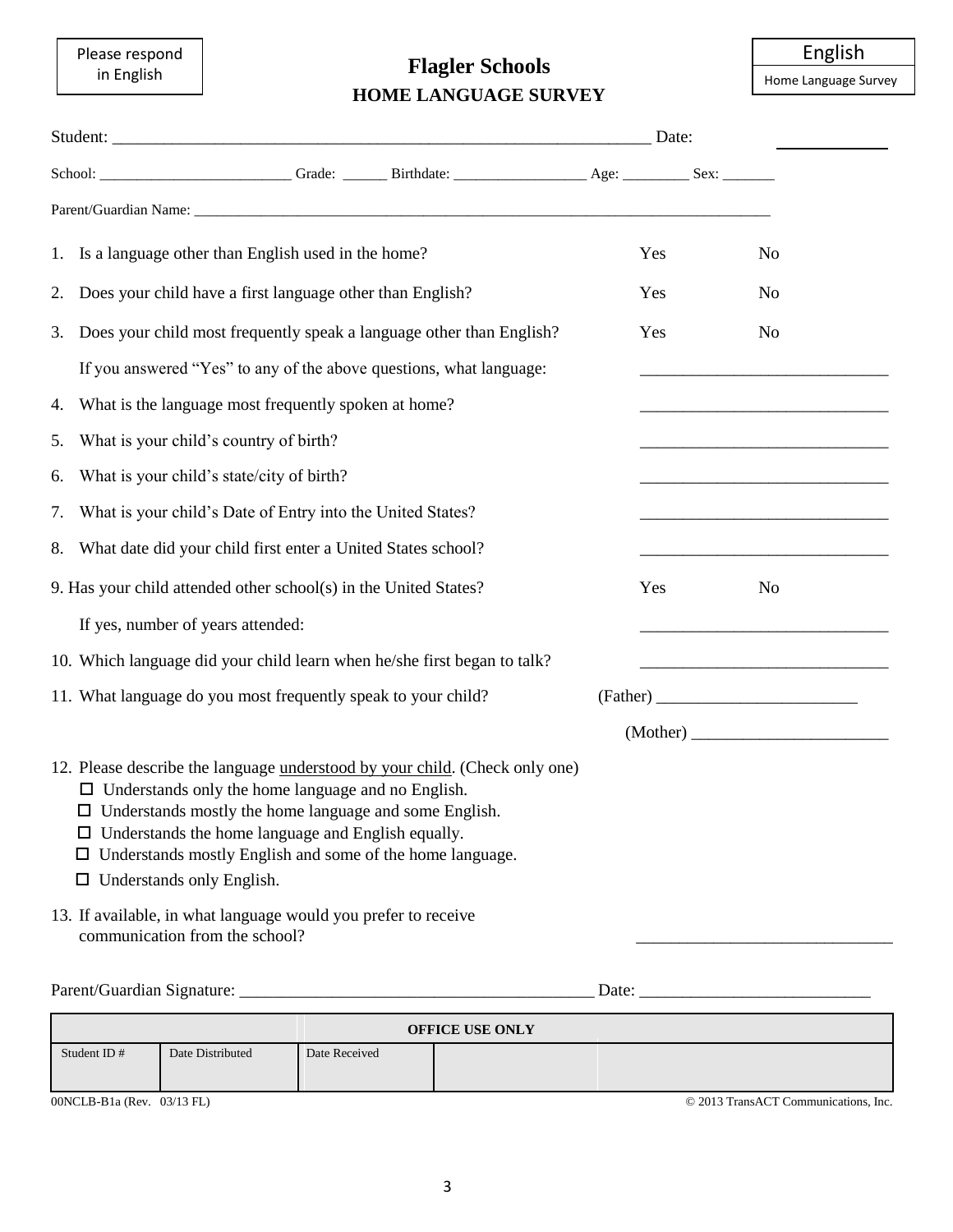### FLAGLER SCHOOLS EMERGENCY INFORMATION

 **School Year \_\_\_\_\_\_\_\_\_\_\_**

| Student's Name                                                                                                                                                                                                                |  |               |
|-------------------------------------------------------------------------------------------------------------------------------------------------------------------------------------------------------------------------------|--|---------------|
|                                                                                                                                                                                                                               |  |               |
| Family $#1$ :                                                                                                                                                                                                                 |  |               |
|                                                                                                                                                                                                                               |  |               |
|                                                                                                                                                                                                                               |  | Daytime Phone |
|                                                                                                                                                                                                                               |  |               |
|                                                                                                                                                                                                                               |  | Daytime Phone |
|                                                                                                                                                                                                                               |  |               |
|                                                                                                                                                                                                                               |  |               |
|                                                                                                                                                                                                                               |  |               |
| Family $#2$ :                                                                                                                                                                                                                 |  |               |
|                                                                                                                                                                                                                               |  |               |
|                                                                                                                                                                                                                               |  |               |
|                                                                                                                                                                                                                               |  |               |
|                                                                                                                                                                                                                               |  | Daytime Phone |
|                                                                                                                                                                                                                               |  |               |
|                                                                                                                                                                                                                               |  |               |
| Mailing Address: the contract of the contract of the contract of the contract of the contract of the contract of the contract of the contract of the contract of the contract of the contract of the contract of the contract |  |               |

**Custody Issues:** It is the parents' responsibility to notify the school of any special custody arrangements and any changes to the information contained on this form. Custody paperwork must be on file with your school. **Please check the box if custody paperwork is on file with the school.**

Persons other than a parent/guardian who may check student out of school or who will care for the student in case parent cannot be reached. **Only parents/guardians and these individuals may check student out of school with ID.**

| Name                                               | Phone | Relationship                                                 |
|----------------------------------------------------|-------|--------------------------------------------------------------|
| Name                                               | Phone | Relationship<br><u> 1989 - Andrea Andrew Maria (b. 1989)</u> |
| Name                                               | Phone | Relationship                                                 |
|                                                    |       |                                                              |
| Does student have allergies? Yes<br>N <sub>0</sub> |       | To what is student allergic? $\frac{1}{\frac{1}{2}}$         |
| Does student wear glasses or contacts? Yes         | No.   | Hearing aids?<br>Yes<br>No                                   |
| Physician's Name                                   |       | Physician's Phone#                                           |

Please provide information on any other health problems the student may have and a list of medications to the school nurse.

| Please list brothers/sisters enrolled in Flagler Schools: |        |       |
|-----------------------------------------------------------|--------|-------|
| Name (first $&$ last)                                     | School | Grade |
| Name (first $&$ last)                                     | School | Grade |
| Name (first $&$ last)                                     | School | Grade |

Parent Name Printed Parent

Signature\_\_\_\_\_\_\_\_\_\_\_\_\_\_\_\_\_\_\_\_\_\_\_\_\_\_\_\_\_\_\_\_\_\_\_\_\_\_\_\_\_\_\_\_\_\_\_ Date \_\_\_\_\_\_\_\_\_\_\_\_\_\_\_\_\_\_\_\_\_\_\_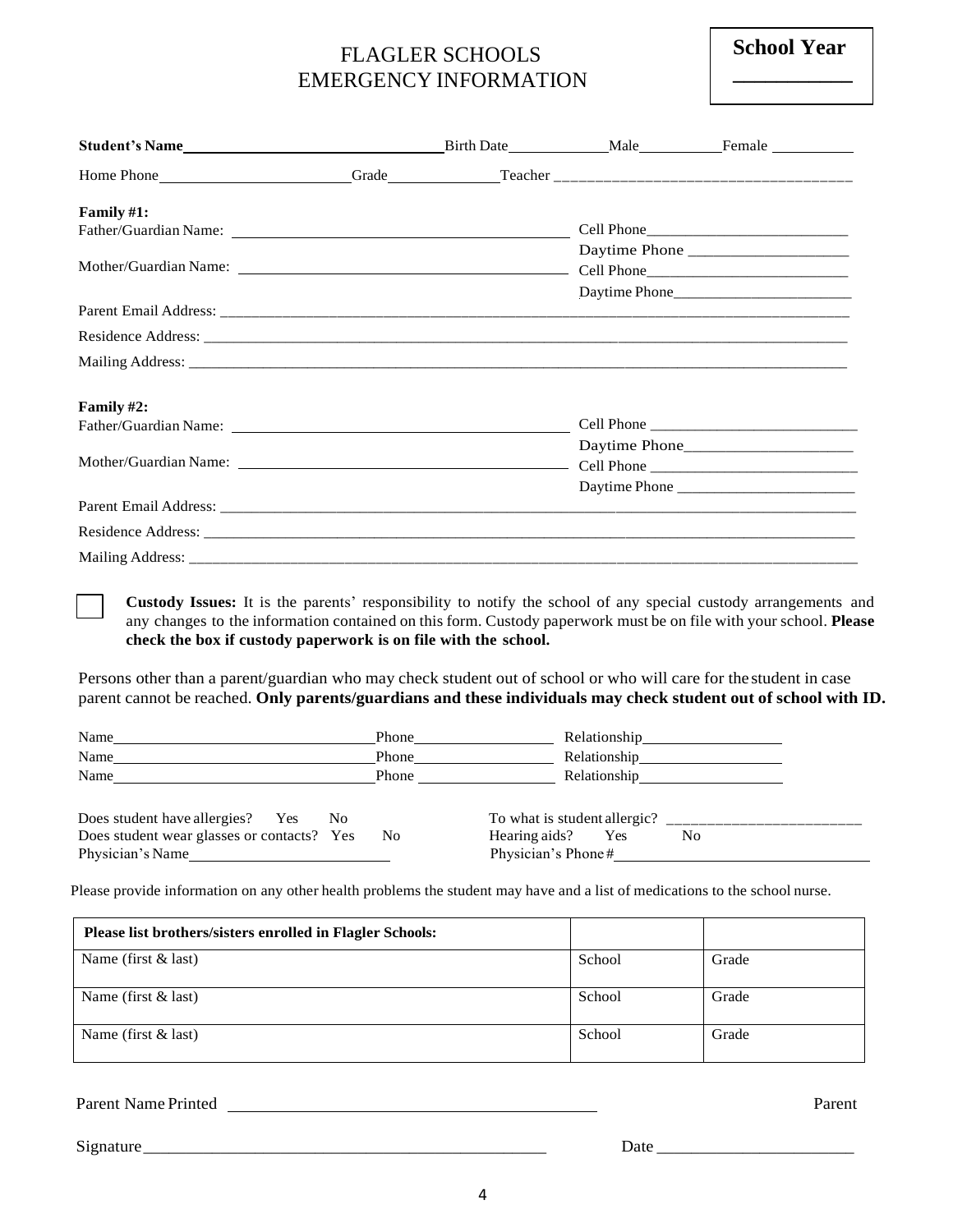## **Flagler Schools Information Opt Out Questionnaire**

| School Name                                                                                                   | Date          |
|---------------------------------------------------------------------------------------------------------------|---------------|
| Student Name                                                                                                  | Date of Birth |
| Federal public law 107-110, section 9528 of the ESEA, "No Child Left Behind Act" requires school districts to |               |

release student names, addresses, and phone numbers to certain agencies and entities upon request. The law also requires the school district to notify you of your right to Opt-Out from this by requesting that the district not release your information. The completion and return of this form serves as your request to withhold your private information.

| Yes No          | Student information may be released to armed forces and military             |
|-----------------|------------------------------------------------------------------------------|
|                 | recruiters, or military schools. (Military)                                  |
| $Yes$ No $\_\_$ | Student information may be released to colleges and/or other institutions of |
|                 | higher education. (Higher Ed)                                                |
| $Yes$ No $\_\_$ | Student information may be released to newspapers and other media. (Public)  |
| $Yes$ No $\_\_$ | Student information may be used for district use for yearbook, photographs,  |
|                 | sports information (such as programs or articles). (Local)                   |

# I understand that this will remain in effect until I revoke this option by notifying Flagler Public Schools **in writing of my decision. Submit notice to the school registrar.**

Signature of Student

Signature of Parent or Guardian if student is under 18 years of age \_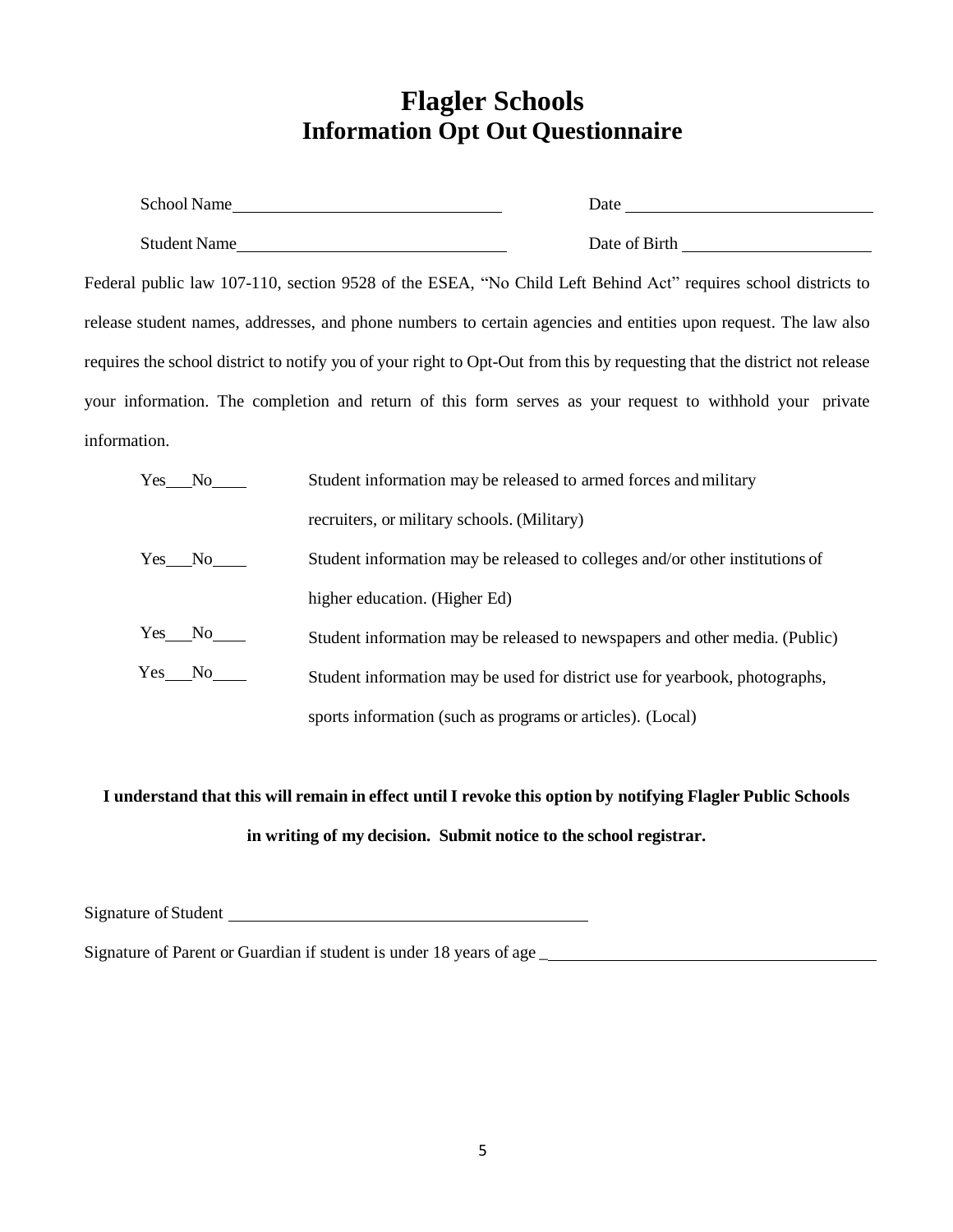# **Student Residency Information**

This survey is intended to address the requirements of the No Child Left Behind Act: Title X/ Part C, and Title I/Part C. The answers to questions below will assist us in determining if your student may qualify for additional educational support services. **PLEASE PRINT VERY CLEARLY, COMPLETE ONE PER FAMILY**

How many other children/youth are in your household (even if not enrolled in school)?

Names of Students Enrolled in School (PK – grade 12) or Adult School (If needed, use an additional sheet of paper.)

1. Name of Student to be Enrolled:

|                      | First Name MI Last Name Birth date GradeSchool                           |                                                                                                                       |  |
|----------------------|--------------------------------------------------------------------------|-----------------------------------------------------------------------------------------------------------------------|--|
| 2.                   | Other Children/Youth in Your Household (even if not enrolled in school): |                                                                                                                       |  |
|                      |                                                                          | $\sqrt{2}$                                                                                                            |  |
|                      | First Name MI Last Name Birth date GradeSchool                           |                                                                                                                       |  |
|                      |                                                                          |                                                                                                                       |  |
|                      | First Name MI Last Name Birth date GradeSchool                           |                                                                                                                       |  |
|                      |                                                                          |                                                                                                                       |  |
|                      |                                                                          |                                                                                                                       |  |
|                      |                                                                          |                                                                                                                       |  |
| StreetCity State Zip |                                                                          |                                                                                                                       |  |
|                      |                                                                          | Telephone: ________________________________Cell phone: __________________________Work phone: ________________________ |  |
|                      |                                                                          | Length of time at this address: Former Address: Example 2014 19:30 Former Address:                                    |  |
|                      |                                                                          |                                                                                                                       |  |

#### **Place an "X" in the appropriate box to answer "Yes" or "No."**

|    | <b>QUESTION</b>                                                                                                                                                                                                                                                                                                                                          | YES | NΟ | <b>CODE</b> |
|----|----------------------------------------------------------------------------------------------------------------------------------------------------------------------------------------------------------------------------------------------------------------------------------------------------------------------------------------------------------|-----|----|-------------|
| 1. | My family lives in an emergency or transitional shelter or FEMA trailer.                                                                                                                                                                                                                                                                                 |     |    | А           |
| 2. | My family is sharing the housing of other persons due to loss of housing, economic hardship or a<br>similar reason; doubled-up.                                                                                                                                                                                                                          |     |    | B           |
| 3. | My family is living in a car, park, temporary trailer park or campground due to lack of alternative<br>adequate accommodations, public space, abandoned building, substandard housing, bus or train<br>station, public or private place not designed for or ordinarily used as a regular sleeping<br>accommodation for human beings or similar settings. |     |    | D           |
| 4. | My family lives in a hotel or motel.                                                                                                                                                                                                                                                                                                                     |     |    |             |
| 6. | A child/youth in my home is an unaccompanied youth (youth not in the physical custody of a<br>parent or guardian).                                                                                                                                                                                                                                       |     |    | Y or N      |

*If you answered "Yes" to some or all of the questions below, an education representative may contact you to find out whether your child is eligible for additional educational services.* 

|                                                                                                   | YES | <b>NO</b> |
|---------------------------------------------------------------------------------------------------|-----|-----------|
| Have you moved to a new town to find work within the last 3 years?                                |     |           |
| Did you find work in agriculture or fishing (e.g., field work, canneries, lumbering, dairy work)? |     |           |
| Is work in agriculture or fishing a major source of income for your family?                       |     |           |

#### **\*If you marked "Yes" to any questions above, please indicate the cause by placing an "X" in the appropriate box.**

Mortgage Foreclosure (M) Natural Disaster-Flooding (F) Natural Disaster-Hurricane (H)

 $\lceil$  Natural Disaster-Tropical Storm (S) $\lceil\lceil$  Natural Disaster-Tornado (T) $\lceil\lceil$  Natural Disaster-Wildfire or Fire (W) Man-made Disaster (Major) (D) Natural Disaster-Earthquake (E)

Other – i.e., lack of affordable housing, long-term poverty, unemployment or underemployment, lack of affordable health care, mental illness, domestic violence, forced eviction, etc. (O)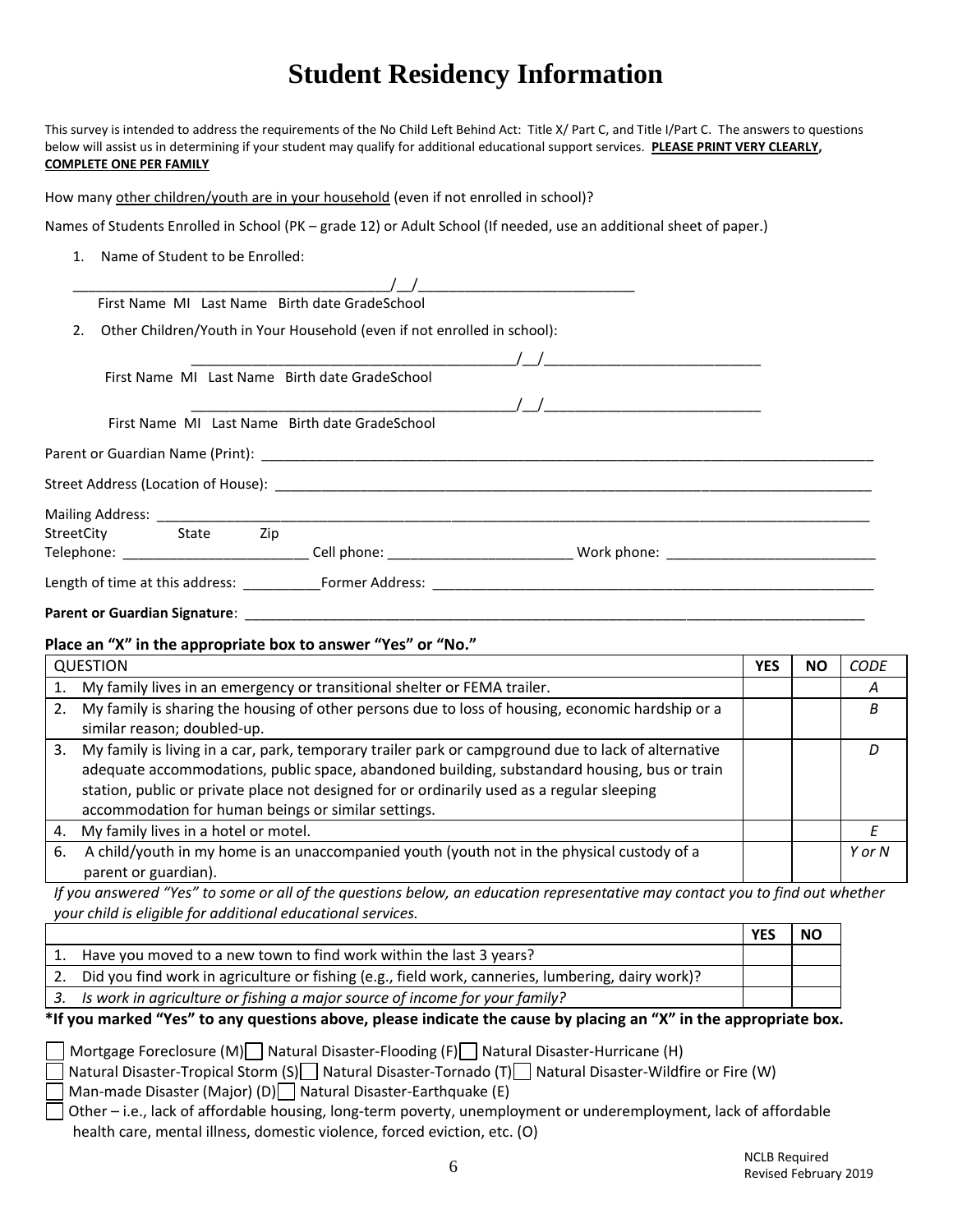#### **Flagler Schools Caregiver's AuthorizationForm**

**Thisform is required only if the student resides with someone other than the parent or court-orderedguardian.**

**This form is intended to address the McKinney-Vento Homeless Education Act of 2001 (MVA) Section 724(g) of the McKinney-Vento Act, as amended by the ESSA (Pub.L. 114-95), requirement that homeless children have access to education and other services. The MVA specifically states that barriers to enrollment must be removed. In some cases, astudent may be considered homeless if they do not reside with his/her parent or guardian; however, this fact does not nullify the student's right to receive a free, appropriate public education. This form authorizes an adult (not parent/guardian) to serve as the adult contact for a homeless youth. This covers enrollment, attendance, and medical emergency contact.**

Instructions: Complete this form for a student presenting himself/herself for enrollment while not in the physical custody of aparent or guardian.

- To authorize enrollment in school of a minor, complete items 1 through 4 and sign the form.
- To authorize enrollment and school-related medical care, complete all items and sign the form.

I am 18 years of age or older and have agreed to fulfill the role of caregiver for the student named below who lives in my home,

#### **Student:**

|            | 1. Name of Student:                                                                                                                                            |  |  |       |  |  |
|------------|----------------------------------------------------------------------------------------------------------------------------------------------------------------|--|--|-------|--|--|
|            | 2. Student's Birthdate:                                                                                                                                        |  |  |       |  |  |
|            | $3.$ School: $\overline{\phantom{a}}$                                                                                                                          |  |  |       |  |  |
| Caregiver: |                                                                                                                                                                |  |  |       |  |  |
|            |                                                                                                                                                                |  |  |       |  |  |
| 5.         |                                                                                                                                                                |  |  |       |  |  |
| 6.         | Driver's license or Identification Card Number: _________________________________                                                                              |  |  |       |  |  |
| 7.         |                                                                                                                                                                |  |  |       |  |  |
| 8.         | Check one or both (for example, if one parent was advised and the other could not be located):                                                                 |  |  |       |  |  |
|            | I have advised the parent(s) or other person(s) having legal custody of the minor as to my intent to<br>authorize medical care and have received no objection. |  |  |       |  |  |
|            | I am unable to contact the parent(s) or legal guardian(s) at this time to notify them of my intended authorization.                                            |  |  |       |  |  |
|            | 9. I declare under penalty of perjury under Florida Law that the foregoing information is true and correct.                                                    |  |  |       |  |  |
|            | 10. Caregiver's Signature:                                                                                                                                     |  |  | Date: |  |  |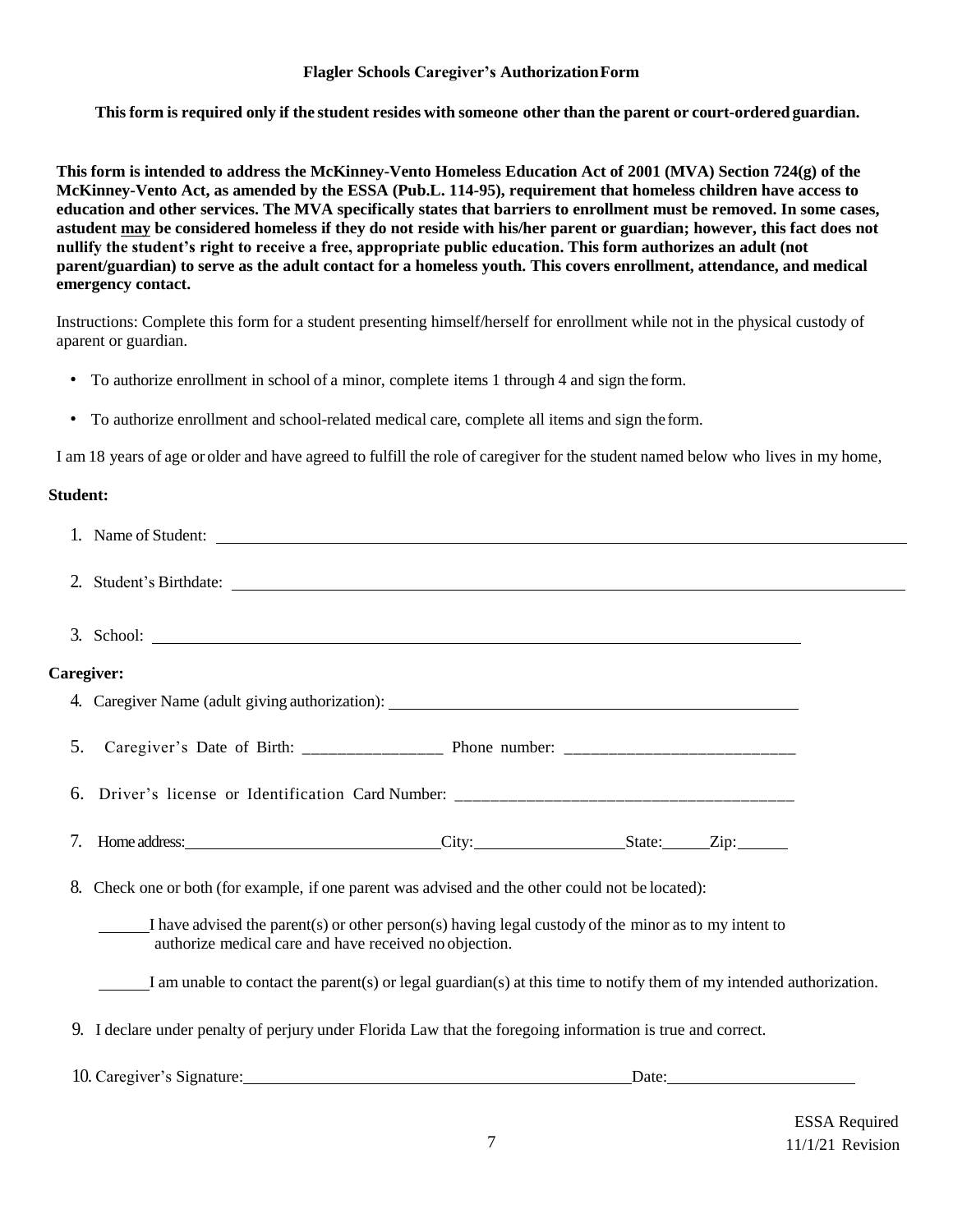#### Caregiver Rights

- District needs to designate the homeless education liaison. Be sure each school registrar is aware of who this individual is so they can work with the student. The liaison will:
	- o Help the student choose and enroll in a school
	- o Assist with transportation
	- o Assist with ensuring students receive services such as Head Start Programs; referrals to health, dental, mental health and substance abuse services, housing services and other appropriate services
	- o Provide a list of legal and advocacy service providers in the area that can provide additional assistance during any part of the process
	- o Determine if an educational surrogate parent is needed
- Enrolling School Responsibilities:
	- o Must immediately contact the school last attended by the homeless student to obtain relevant academic or other records and must provide appropriate credit for full or partial coursework satisfactorily completed.
	- o Student in need of immunization or other health records, must immediately refer the parent, guardian or unaccompanied youth to the liaison who will help obtain the immunizations, screenings or other required health records.
	- o Records must be maintained and kept so that they are available in a timely fashionif the student enters a new school or district.
	- o Have the caregiver complete a caregiver authorization form: this form authorizes the caregiver to:
		- Enroll the homeless student
		- Serve as the adult contact for the homeless student
		- Be notified of attendance
		- Serve as the medical emergency contact
- Caregiver Authorization form does not
	- o Allow the caregiver to make educational decisions for the student
	- o Allow the care giver to have access to student grades, discipline or other issues thatmay require an educational surrogate parent or the appointment of a guardian ad litem.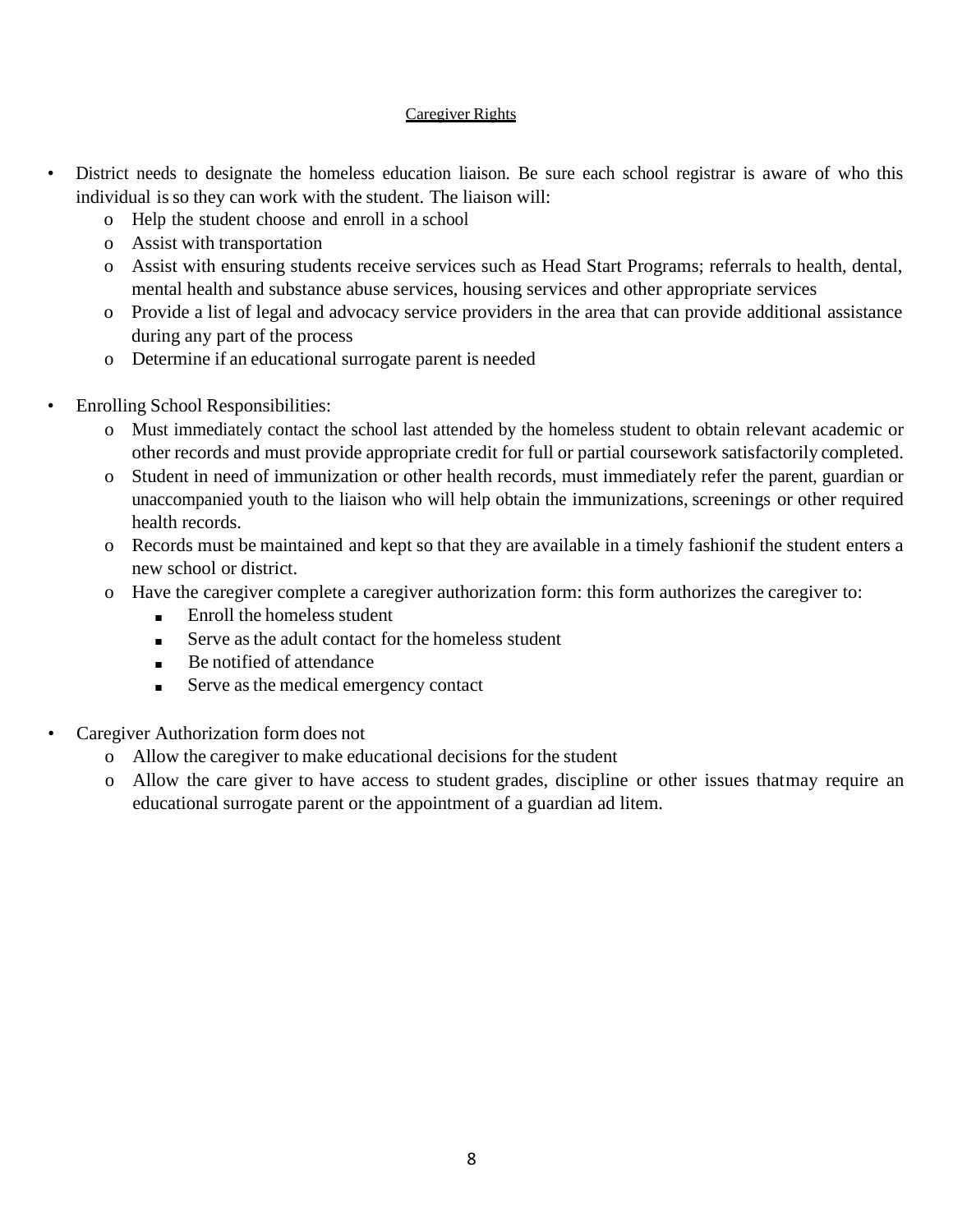#### Flagler Schools Migrant Department **School Occupational Survey** *Encuesta Ocupacional*

School / *Escuela*:

Child Name / *Nombre del Estudiante*:

Parent Name / *Nombre del Padre/Madre*:

Present Occupation / *Ocupacion del Padre/Madre*:

Phone Number / *Numero de Telefono*:

Address / *Dirección*:

| <b>English</b>                                               | <b>Español</b>                                                |  |
|--------------------------------------------------------------|---------------------------------------------------------------|--|
| Title I, Part C Migrant                                      | Titulo I, Parte C                                             |  |
| <b>Education Program</b>                                     | Programa de Educacion Para Migrantes                          |  |
| We are interested in providing help to children and families | Este distrito escolar está interesado en ayudar a estudiantes |  |
| who have had to move from one school district to another so  | cuyas familias se hayan mudado de un distrito escolar a otro  |  |
| a member of the family could work/seek work in certain       | para que algún miembro de la familia trabaje o busque         |  |
| kinds of jobs. Please assist us in finding these families by | trabajo. Por favor ayúdenos a identiftcar a estas familias    |  |
| answering the following questions:                           | contestando las siguientes preguntas :                        |  |
| Have you or anyone in your family worked or looked           | Usted o algún miembro de su familia ha ido a trabajar o       |  |
| 1.                                                           | 1.                                                            |  |
| for work outside your hometown, (even for short              | buscar trabajo, fuera del Iugar donde vive, durante los       |  |
| periods), during the last 6 years in one of the              | últimos 6 años en alguna de las siguientes ocupaciones?       |  |
| following occupations?                                       | (aunque sea por corto tiempo.)                                |  |
| N <sub>0</sub>                                               | No                                                            |  |
| Yes                                                          | Si                                                            |  |
| Farming (plowing, planting, cultivating,                     | Agricultura (arar, sembrar, cultivar, cosechar y              |  |
| harvesting and processing of farm crops)                     | procesar productos agricolas)                                 |  |
| Dairy work (feeding, milking, and rounding                   | Ganaderia (vaquería o lechería)                               |  |
| up)                                                          | Avicultura (trabajar con aves y huevos) Sembrar               |  |
| Poultry or egg work                                          | pino y/ ó hacer pacas de pino Viveros (sembrando              |  |
| Planting pine trees/pine bailing                             | y atendiendo plantas)                                         |  |
| Nursery work, planting, potting, pruning                     | Pesca comercial (agua dulce y/o salada,                       |  |
| Commercial fishing (fresh/saltwater,                         | cangrejos y/o camarones, etc.)                                |  |
| crabbing, shrimping, clamming, etc.)                         | Procesar y transportar productos de pesca o de                |  |
| Processing fish products                                     | viveros                                                       |  |
| 2. Do you have children under the age of 22?                 | 2. Tiene usted hijos menores de 22 años?                      |  |
| 3. Are you or your spouse under the age of 22?               | 3. Usted o alguien en su hogar es menor de 22 años?           |  |

*Parent Signature / Firma de padre/madre*

*Fax form to:* Victoria Gómez de la Torre, Supervisor Title I, Part C - Migrant Education Program Office: (352) 955-6855 ext. 6361 Fax: (352) 955-7130 Revised Date: 12/12/17 <sup>9</sup> *Date / Fecha*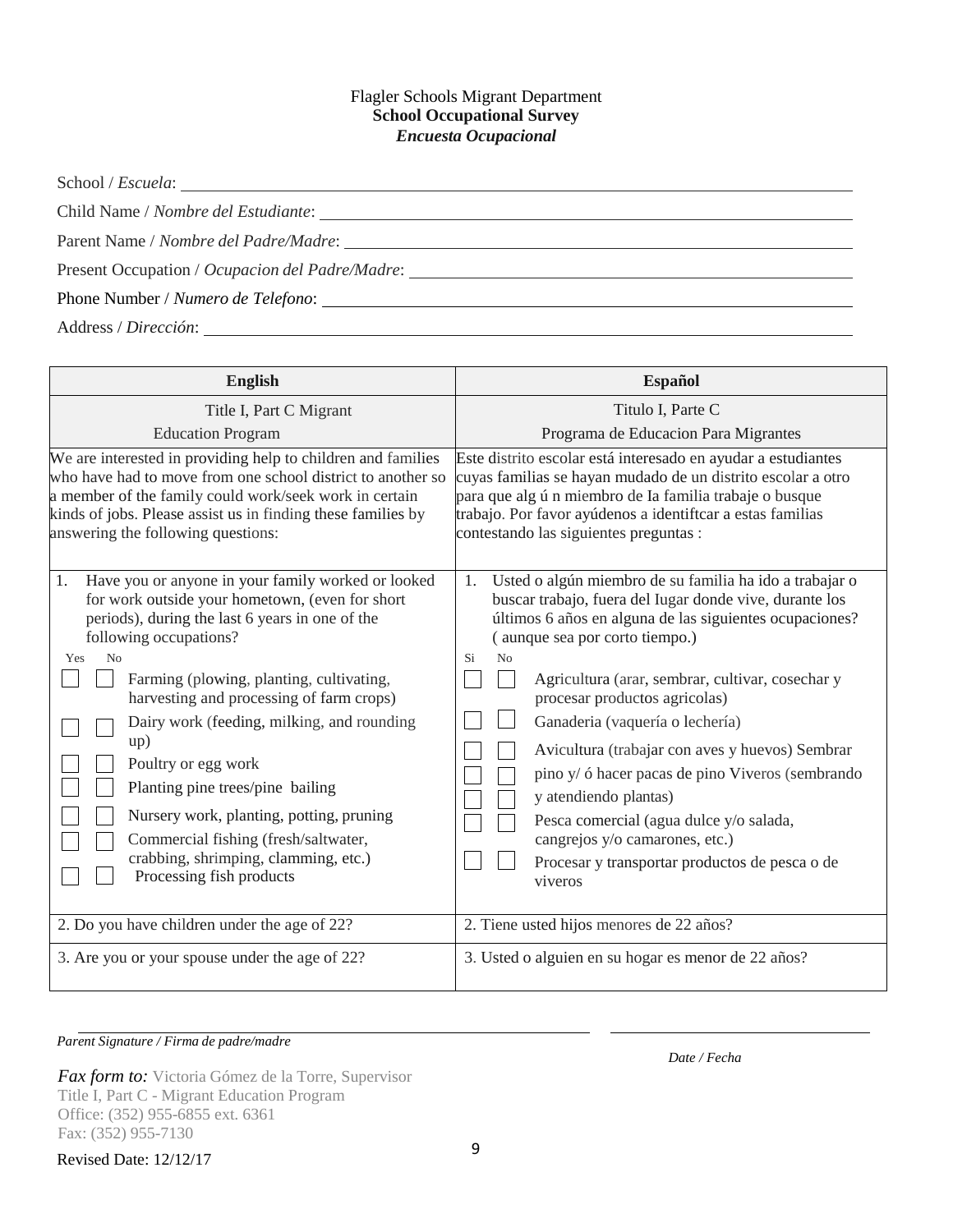#### **FLAGLER SCHOOLS PARENTAL CONSENT FOR HEALTH SCREENING AND IMPORTANT MEDICAL INFORMATION**

| Student's Last Name: | First: | Middle: |
|----------------------|--------|---------|
| School:              | Age:   | Grade:  |

**A full-time nurse is on duty during school days for your convenience.** Parents will be expected to pick up their child within **1 hour** if the nurse indicates it is necessary, and all students who become ill at school **must** be dismissed through the nurse's office. Students who have a fever, or are experiencing diarrhea or vomiting, should not attend school. Student must be **free** of fever, vomiting, or diarrhea for **24 hours** before returning to school**.**

Flagler School Board policy prohibits students from carrying any medication to school, from school, or during school. This policy includes cough drops, sunscreen, eye drops, lozenges, skin creams, and non-prescription and prescription medications.\* Therefore, all medications must be brought to school by a parent /guardian accompanied by the correct paperwork from the physician. Medication brought to school by a student cannot be administered. Medication cannot be returned to the student to take home. Unauthorized medication will be taken and disposed of. Each medicine must be in its original container and must match the doctor's order exactly.

\*\*Epi-Pens, prescription inhalers, diabetic medications and supplies, and pancreatic enzymes may be carried by the student with a written authorization by the parent and physician. The parent/guardian must complete appropriate paperwork with the school nurse IN ADVANCE of the student carrying these items.

Any student sent home with lice/nits cannot return to school until checked and cleared by the nurse. The student will not be allowed to ride the bus, attend extended day, or attend any school functions until cleared.

 Parent Initials \_\_\_\_\_\_\_\_\_\_\_\_\_\_\_\_\_\_\_\_\_\_\_\_\_\_\_\_\_\_\_\_\_\_\_\_\_\_\_\_\_\_\_\_\_\_\_\_\_\_\_\_\_\_\_\_\_\_\_\_\_\_\_\_\_\_\_\_\_\_\_\_\_\_\_\_\_\_\_\_\_\_\_\_\_\_\_\_\_\_\_\_\_\_\_\_

#### **Issuance of non-prescription medicationby school health personnel in Flagler Schools**

Under the supervision of the FCSD medical director and the approval of the Superintendent and FCSB, the School Nurse in your child's school is able to provide your child additional **first aid treatment** with your permission. No student will be given any **medication** without a permission slip signed by a parent or guardian. The following non-prescription first aid treatments have been approved for use in the Flagler Schools with parental permission. Please mark through any you do not approve for use with your child.

- o **For minor wound care** (cuts, scrapes, and abrasions) Vaseline/Alcohol /Triple antibiotic ointment/ Bacitracin
- o **For minor eye irritation -** Sterile eye wash
- o **For minor bite and stings -** Sting relief pad// Calamine lotion /1% Hydrocortisone cream
- o **For minor upset stomach and indigestion -** Ginger Ale

#### I request the above products be made available to my child as needed. My child has no known allergies to the **above products.** Parent Initials \_\_\_\_\_\_\_\_\_\_\_\_\_\_\_\_\_\_\_\_\_\_\_\_\_\_\_\_\_\_\_\_\_\_\_\_\_\_\_\_\_\_\_\_\_\_\_\_\_\_\_\_\_\_\_\_\_\_\_\_\_\_\_\_\_\_\_\_\_\_\_\_\_\_\_\_\_\_\_\_\_\_\_\_\_\_\_\_\_\_\_\_\_\_\_

I give consent for my son/daughter to take part in the school health services program. This means that my child will get health checks at school that according to current Florida Statutes may include:

- 1. Vision Screening Mandatory for Grades K, 1, 3 and 6 and all new students K-6.
- 2. Hearing Screening Mandatory for Grades K, 1 and 6 and all new students K-6.
- 3. Height andWeight Mandatory for Grades 1, 3, 6 and 9.
	- 4. Scoliosis Mandatory for Grade 6.

5. Specific Health Screenings to include Grades Pre K through 12 by request or as needed.

If, upon administering a vision screening through the school or any other FCS program, my child is determined to have a need for a follow-up vision examination and if my child is eligible or otherwise financially qualified, I hereby authorize for FCS or a designated third party to provide a no-cost comprehensive vision examination by a licensed optometrist which may include dilation, refraction, and glasses if prescribed.

Parent Initials

#### **This medical permission remains in effect unless revoked in writing to my child's school nurse.**

Parent Name Printed

Parent Signature Date  $\Box$